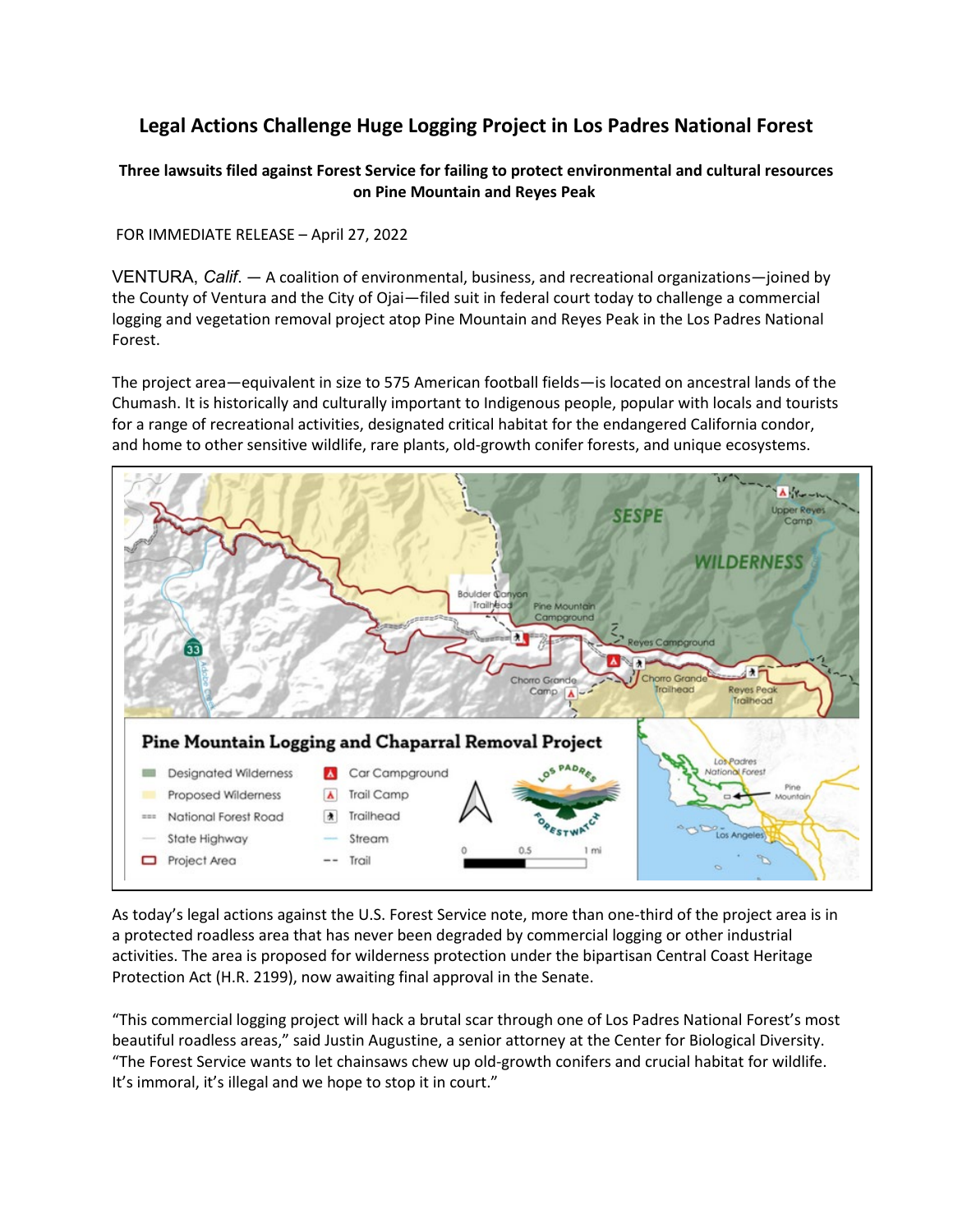"Logging projects like this, conducted under the guise of deceptive euphemisms like 'thinning' and 'fuel reduction', not only damage wildlife habitat but also tend to increase overall wildfire severity by reducing the shade of the forest canopy and creating a hotter, drier, and windier microclimate," said Dr. Chad Hanson, forest and fire ecologist with the John Muir Project of Earth Island Institute.

The project would allow unlimited mechanized cutting and removal of live and dead trees of any age up to two feet in diameter and an undisclosed number of trees up to five feet in diameter as well as the destruction of chaparral across 755 acres.

The lawsuits were filed in the U.S. District Court for the Central District of California in Los Angeles allege violations of the National Environmental Policy Act, Roadless Area Conservation Rule, Endangered Species Act, National Forest Management Act, and take aim at the Forest Service's failure to collaborate with stakeholders. Such collaboration is required whenever the Forest Service relies on a categorical exclusion under the National Environmental Policy Act to expedite a project.

Originally designed for small maintenance projects like painting buildings, categorical exclusions allow forest officials to bypass standard requirements under the National Environmental Policy Act (NEPA) to consider project alternatives and conduct a detailed study of potential impacts on the area's unique ecosystems—studies the plaintiffs say are crucial to the protection of important environmental, recreational, and cultural resources.

The plaintiffs claim that the Forest Service violated the 2001 Roadless Area Conservation Rule's prohibition on the removal of larger trees. The suit also alleges violations of the Endangered Species Act for allowing the removal of an unlimited number of large trees in which endangered California condors roost, providing places to rest during long flights across the landscape. The project would also harm rare California spotted owls, northern goshawks, rare plants, and two species of bats whose populations are declining.

Lastly, the plaintiffs allege that the project violates the National Forest Management Act because the agency failed to comply with the Los Padres National Forest Plan standards that protect scenic integrity and the natural character of the area. Clearing thousands of trees and hundreds of acres of chaparral on Pine Mountain, an area prized for its natural beauty and abundant outdoor recreation opportunities, is a drastic elimination of native vegetation with effects that will linger for generations and is not allowed under the 2005 Forest Plan for the Los Padres National Forest.

The project was approved over the objection of local elected officials, Indigenous leaders, scientists, more than 30 area businesses, 70 environmental and social justice organizations, and 15,000 members of the public. Those objections amounted to a multitude of comments many times greater than any single project in Los Padres National Forest has received. Despite this unprecedented level of community opposition, the Forest Service failed to make any meaningful changes to the project and approved it in September 2021.

The project is part of a spate of proposals issued during the Trump Administration when timber targets were increased, the use of categorical exclusions was encouraged, and the price that timber companies paid for lumber harvested on certain public lands was lowered. Three similar projects have been proposed in the immediate region including a project along Tecuya Ridge in which a panel of federal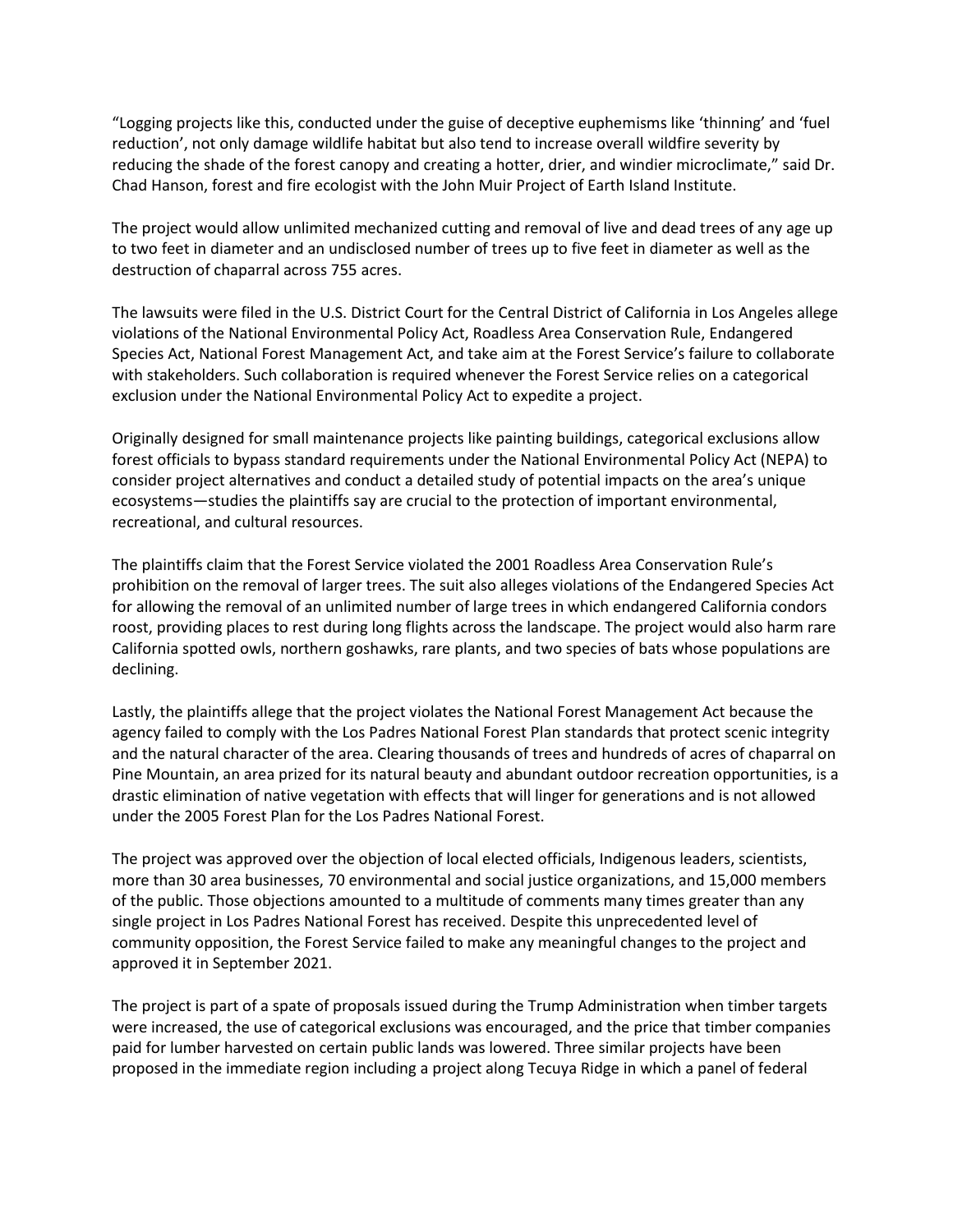appeals court judges recently found the Forest Service in violation of the Roadless Rule. Another, on Mt. Pinos, is scheduled for approval this summer.

The organizations filing the lawsuit are the Center for Biological Diversity, California Chaparral Institute, and Patagonia Works, represented by the Center for Biological Diversity; Los Padres ForestWatch, Keep Sespe Wild Committee, Earth Island Institute, and American Alpine Club, collectively represented by the Environmental Defense Center. The County of Ventura and the City of Ojai each filed similar suits simultaneously with the other plaintiff groups. The cases will likely be combined and considered together.

For more information about the logging project, a list of frequently asked questions, ways to donate to the legal fund, and a list of partners, allies, and elected officials who are calling for the protection of Pine Mountain, visit [protectpinemountain.org.](https://protectpinemountain.org/)

# # #

**[American Alpine Club](https://americanalpineclub.org/)** is a non-profit member organization with more than 24,000 members. Its vision is to create "a united community of competent climbers and healthy climbing landscapes."

**[California Chaparral Institute](https://californiachaparral.org/)** is dedicated to preserving what remains of California's chaparral - the state's most characteristic, yet most imperiled, native shrubland ecosystem.

The **[Center for Biological Diversity](https://www.biologicaldiversity.org/)** is a national, nonprofit conservation organization with more than 1.7 million members and online activists dedicated to the protection of endangered species and wild places.

**[Environmental Defense Center](https://www.environmentaldefensecenter.org/)** works to protect and enhance the local environment through education, advocacy, and legal action.

**John Muir Project [of Earth Island Institute](https://johnmuirproject.org/)** is dedicated to the ecological management of our federal public forestlands to support and restore the full complement of native biodiversity in these forest ecosystems, which have been severely degraded and damaged by decades of commercial logging and suppression of wildland fires.

**[Keep Sespe Wild](http://www.sespewild.org/)** is a non-profit watershed conservation organization begun early in 1988, to preserve Sespe Creek, one of Southern California's last free-flowing rivers.

**[Los Padres ForestWatch](https://lpfw.org/)** protects wildlife, wilderness, water, and sustainable access throughout the Los Padres National Forest and the Carrizo Plain National Monument through education, advocacy, and legal action for the benefit of our communities, climate, and future generations.

**[Patagonia](https://www.patagonia.com/home/)** is a Certified Benefit Corporation based in Ventura, CA that is recognized internationally for product quality and environmental activism. Patagonia has contributed more than \$145 million in grants and in-kind donations to date to grassroots nonprofits working to protect people and the planet.